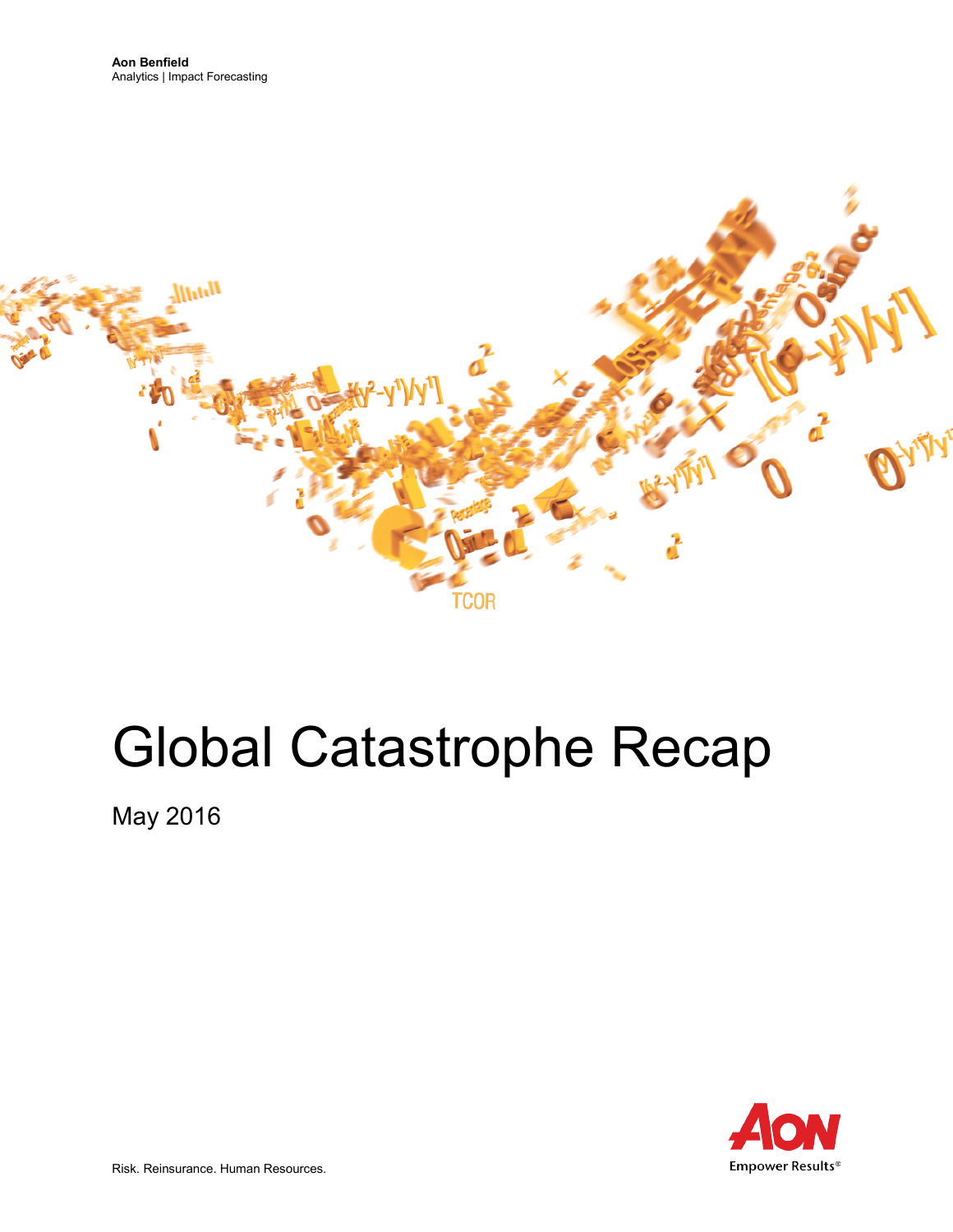# Table of Contents

| <b>Executive Summary</b>          | 3                       |
|-----------------------------------|-------------------------|
| <b>United States</b>              | $\overline{\mathbf{4}}$ |
| <b>Remainder of North America</b> | 5                       |
| <b>South America</b>              | 5                       |
| <b>Europe</b>                     | 5                       |
| <b>Africa</b>                     | 6                       |
| Asia                              | 6                       |
| Oceania                           | 9                       |
| <b>Appendix</b>                   | 10                      |
| <b>Contact Information</b>        | 14                      |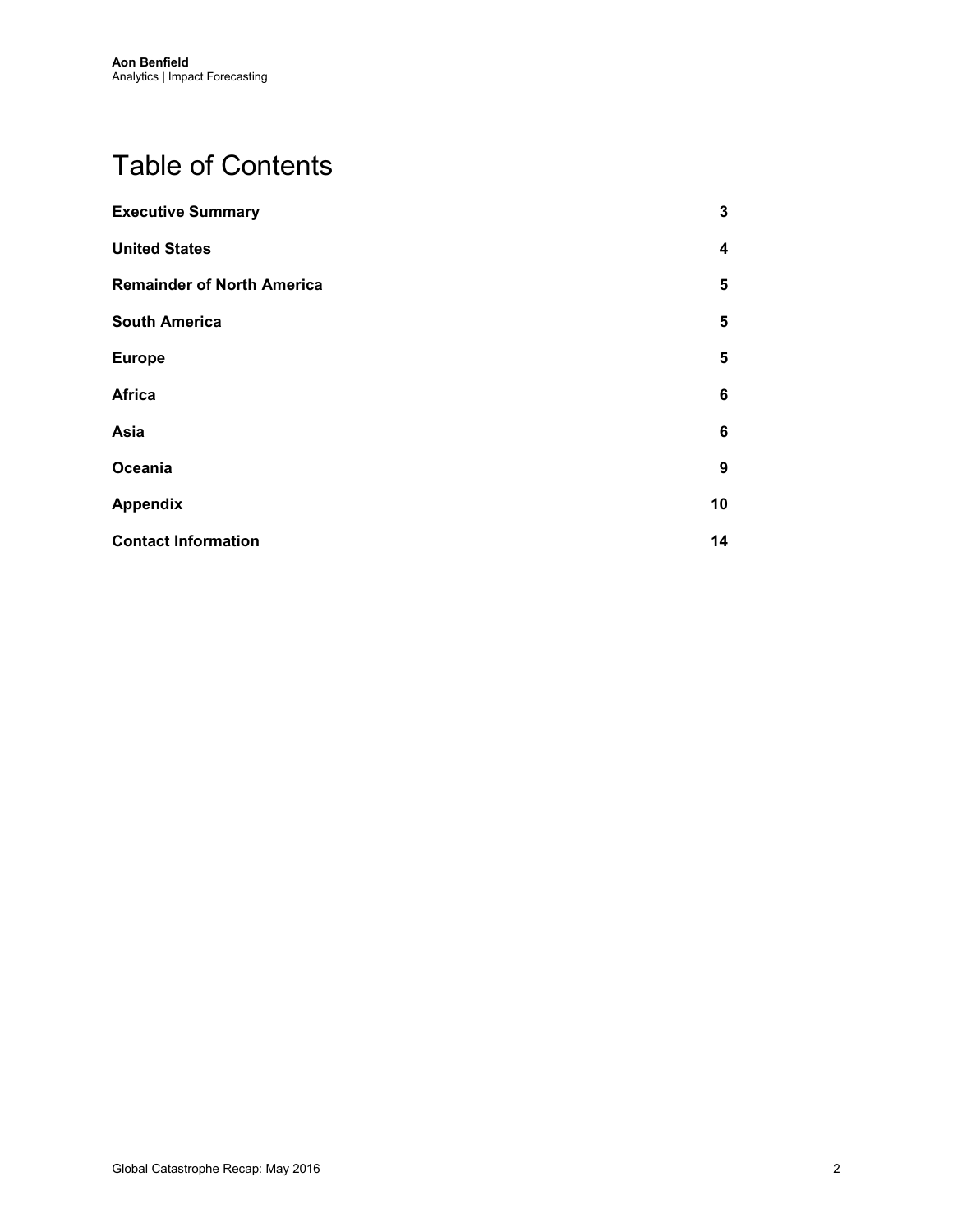# <span id="page-2-0"></span>Executive Summary

- Canada's Horse Creek Fire in Fort McMurray set to become costliest disaster in country's history
- Significant flooding and severe weather event leads to multi-billion-dollar insurance bill in Europe
- Catastrophic flooding from developing CY Roanu leads to USD1.7B+ economic loss in Sri Lanka

An historic wildfire caused catastrophic damage in the Canadian city of Fort McMurray throughout the month of May. No direct casualties were reported as the event prompted the largest evacuation in the history of the province of Alberta. The fire charred more than 580,000 hectares (1.43 million acres) of land and destroyed at least 10 percent of Fort McMurray, including more than 2,400 homes and other structures. Total economic damages will be well into the billions of dollars (USD). Insured losses including physical damage and business interruption – were anticipated to be in excess of CAD4.0 billion (USD3.1 billion). This will be the costliest natural disaster in Canada's history.

Elsewhere, wildfires burned throughout northern portions of India and Nepal killing at least 18 people.

Convective storms and widespread flooding from a storm dubbed "Elvira" swept across parts of northern Europe between late May and early June, killing at least 17 people. The most considerable damage was noted in Germany, France, Austria, Poland and Belgium where floods impacted many major metropolitan regions – including Paris. Insurance industry associations in France (MAIF) and Germany (GDV) preliminarily estimated combined minimum claims payouts to exceed EUR2.0 billion (USD2.3 billion). Tentative overall economic damage was estimated to approach EUR4.0 billion (USD4.6 billion).

No fewer than five outbreaks of severe convective storms impacted the United States during May. Parts of the Plains, Midwest, and Mississippi Valley were impacted by damaging tornadoes, straight-line winds, and large hail. Storm-related flooding also caused major damage in portions of Texas during the latter part of the month. Total aggregated insured losses were estimated to exceed USD1.0 billion.

Severe weather events also impacted China, Myanmar, Bangladesh, and India in May.

Cyclone Roanu brought torrential rainfall to Sri Lanka, eastern India, Bangladesh, Myanmar, and China during May. Widespread flooding and landslides ensued and at least 105 people were killed in Sri Lanka alone. Nearly 125,000 homes and structures were damaged or destroyed across all five countries. The estimated cost of reconstruction was up to LKR250 billion (USD1.7 billion), though insured losses were substantially less given low insurance penetration.

Five separate instances of flooding impacted China as aggregated economic losses topped USD1.5 billion. Most of the damage was attributed to agricultural interests.

Other major flood and landslide events in May were reported in parts of Hispaniola, Kenya, Tajikistan, Afghanistan, Rwanda, Ethiopia, India and Yemen.

Tropical Storm Bonnie brought heavy rainfall to portions of the Carolinas and Georgia in the United States at the end of May and into June. Total economic losses were expected to be minimal.

Earthquakes in Ecuador and China caused damages to thousands of homes and a winter weather outbreak in northern China caused damage to crops totaling USD61 million.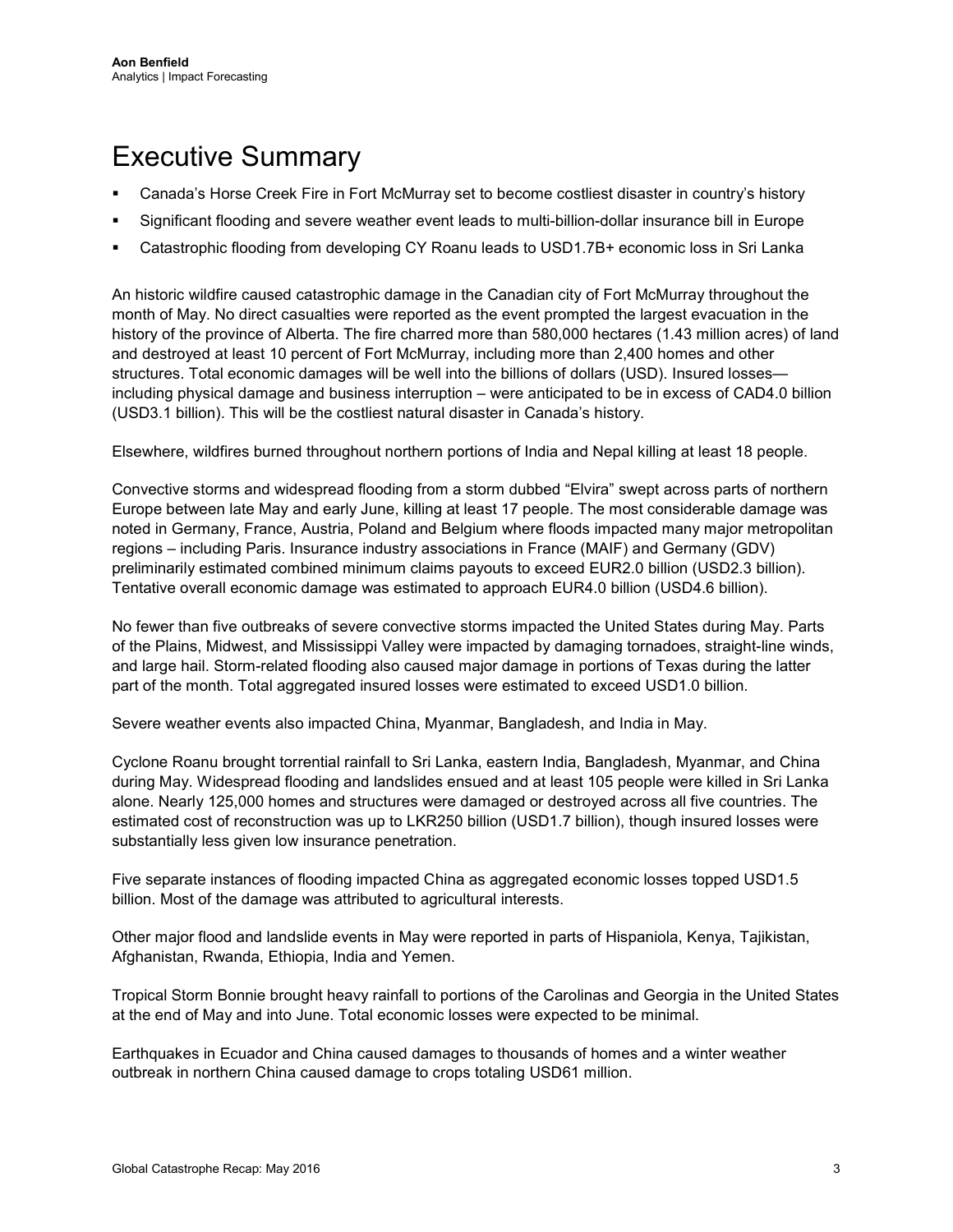## <span id="page-3-0"></span>United States

| Date        | Event            | Location                            | <b>Deaths</b> | Structures/<br><b>Claims</b> | <b>Economic</b><br>Loss (USD) |
|-------------|------------------|-------------------------------------|---------------|------------------------------|-------------------------------|
| 05/07-05/10 | Severe Weather   | Plains, Midwest, Mississippi Valley |               | 65,000+                      | 575+ million                  |
| 05/10-05/12 | Severe Weather   | Plains, Midwest                     |               | 65.000+                      | 450+ million                  |
| 05/16-05/17 | Severe Weather   | Texas, Oklahoma                     |               | $17.000+$                    | $175+$ million                |
| 05/21-05/28 | Severe Weather   | Plains. Midwest                     |               | Thousands                    | 100s of Millions              |
| 05/28-05/30 | <b>TS Bonnie</b> | Southeast                           |               | Hundreds                     | Millions                      |
| 05/29-06/02 | Severe Weather   | Plains                              | 12            | Thousands                    | 100s of Millions              |

A severe weather outbreak swept across the Plains, portions of the Midwest, and the Mississippi Valley from May 7-10, killing two people and injuring dozens of others. The most prolific storm damage occurred on May 9 in Oklahoma as at least eight tornadoes touched down, including the year's first EF4-rated twister. Additional damage was reported in Colorado, Nebraska, Kansas, Iowa, Missouri, Arkansas, Illinois, and Kentucky. Total economic losses were estimated at USD575 million; while public and private insurers expected losses to reach USD400 million.

Consecutive days of severe weather impacted parts of the Plains and Midwest from May 10-12, causing widespread damage. Up to golf ball-sized hail, damaging winds and isolated tornado touchdowns were recorded in the hardest-hit states of Missouri, Illinois, Nebraska and Texas. Total economic losses were estimated at USD450 million; while public and private insurers expected losses to approach USD325 million.

A series of powerful thunderstorms impacted parts of Texas, New Mexico and Oklahoma on May 16-17, spawning several tornadoes and producing large hail. There were no reports of any fatalities or serious casualties. Most damage was attributed to homes, businesses and vehicles due to hail or fallen trees. Flooding was also reported in some southern parts of Texas, including Corpus Christi. Total economic losses were expected to top USD175 million; while insurers expected losses beyond USD125 million.

A weeklong series of severe convective storms and significant flooding impacted much of the central U.S. from May 21-28, killing at least nine people and injuring dozens of others. The most substantial damage occurred in parts of the Plains and Rockies as thunderstorms spawned tornadoes, up to compact-discsized hail, and straight-line winds. Record rainfall in Texas prompted major flash flooding outside the greater Houston and Austin metro regions. Total economic and insured losses were expected to reach into the hundreds of millions (USD).

A weakened Tropical Storm Bonnie made landfall as a tropical depression on May 29 at the Isle of Palms, near Charleston, South Carolina. The storm brought periods of heavy rainfall to eastern sections of the Carolinas and Georgia as flood inundation was reported to some homes, businesses and vehicles. Additional coastal damage was noted to infrastructure and beaches. Total economic and insured losses were expected to be minimal.

An active period from May 27 to June 2 led to substantial flooding and widespread severe convective storms across the Plains. At least 12 people died. The most significant damage occurred in Texas as more than one months' worth of rain fell in a 24-hour stretch outside the greater Houston and Austin metro regions. As many as 31 Texas counties were declared disaster areas. Additional thunderstorm damage was noted in parts of Oklahoma, Arkansas, Kansas and Nebraska. Total economic and insured losses were expected to reach into the hundreds of millions (USD).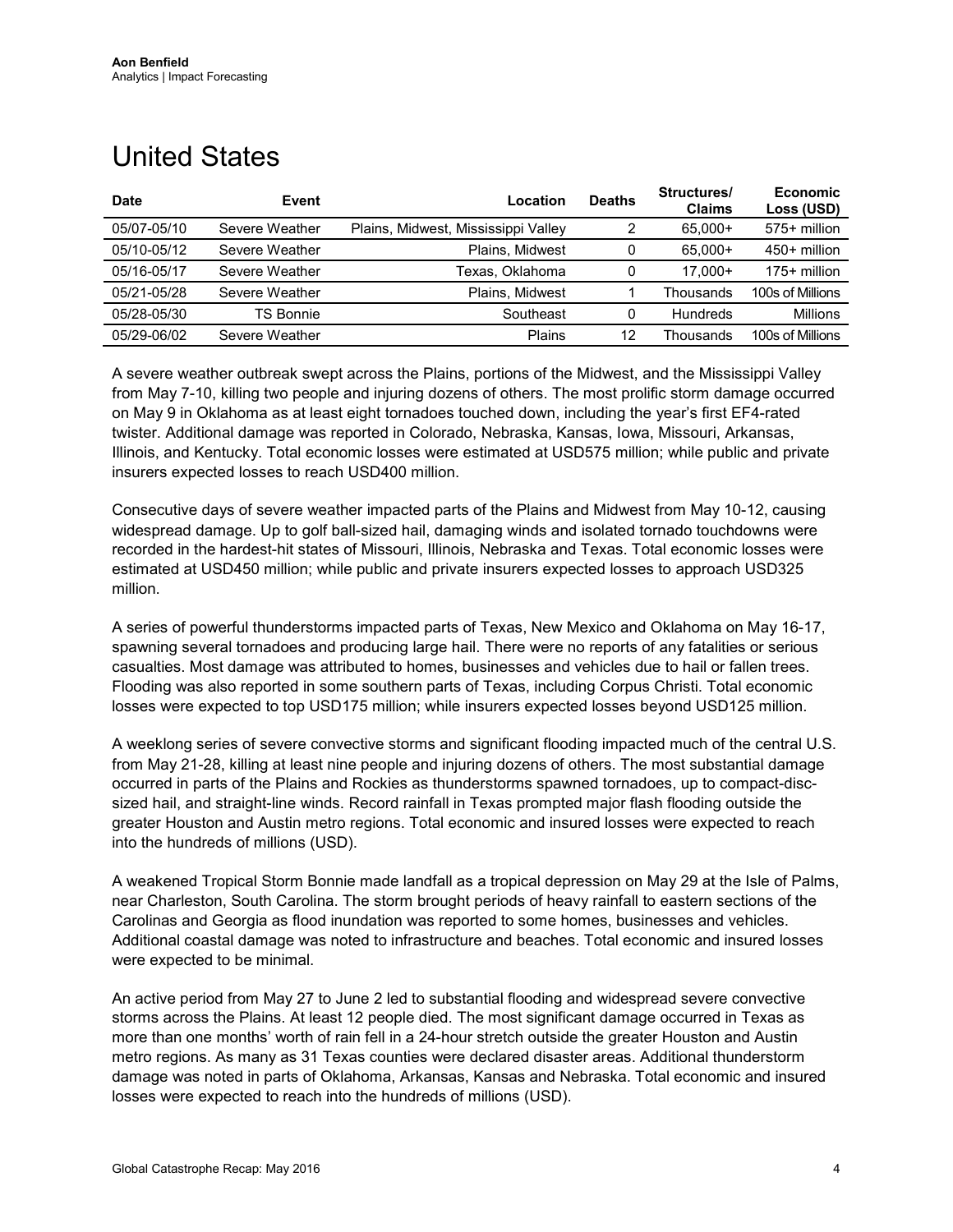<span id="page-4-0"></span>

| <b>Date</b> | Event           | Location                  | <b>Deaths</b> | Structures/<br><b>Claims</b> | Economic<br>Loss (USD) |
|-------------|-----------------|---------------------------|---------------|------------------------------|------------------------|
| 04/27-05/01 | <b>Flooding</b> | Haiti, Dominican Republic |               | $2.500+$                     | Millions               |
| 05/02-06/01 | Wildfire        | Canada                    |               | $20.000+$                    | <b>Billions</b>        |
| 05/07-05/08 | <b>Flooding</b> | Haiti, Dominican Republic |               | $890+$                       | Unknown                |
| 05/26-05/31 | <b>Flooding</b> | Haiti                     |               | $2.901+$                     | Unknown                |

Torrential rains fell across parts of the Dominican Republic and Haiti from April 27 to May 1, leading to the death of one person. The rains left more than 2,500 homes damaged or destroyed as rivers burst their banks and landslides caused the collapse of buildings. In total, parts of at least 11 Dominican Republic provinces and two departments in Haiti were damaged by varying levels of floodwaters.

A historic wildfire—dubbed the Horse Creek Fire—caused catastrophic damage in the Canadian city of Fort McMurray from throughout the month of May. No direct casualties were reported as the event prompted the largest evacuation in the history of the province of Alberta. The fire charred more than 580,000 hectares (1.43 million acres) of land and burned entire neighborhoods and a portion of Fort McMurray's downtown. More than 2,400 homes and other structures (such as sheds, garages, outbuildings, etc.) were damaged or destroyed. An additional 567 homes were deemed unsafe due to toxic ash. Total economic damages were expected well into the billions of dollars (USD). Insured losses including from physical damage and business interruption – were anticipated to be in excess of CAD4.0 billion (USD3.1 billion). This will be the costliest natural disaster in Canada's history.

<span id="page-4-1"></span>A second wave of severe weather struck Hispaniola on May 7-8 prompting floods that caused the displacement of more than 3,400 residents in the Dominican Republic alone. Throughout the Dominican Republic and Haiti more than 890 homes were damaged. Damage was also noted to infrastructure, agricultural plantations, and livestock. At least five people were killed by rising rivers in Haiti.

Heavy rainfall prompted flooding and landslides in western portions of Haiti from May 26-31, killing at least one person. More than 2,900 homes were inundated by floodwaters in the municipalities of Leogane, Arcahaei, Cite Soleil, and Carrefour. Several main roads were also flooded.

## South America

| <b>Date</b> | Event      | $\sqrt{2}$ cation | <b>Deaths</b> | Structures/<br><b>Claims</b> | Economic<br>Loss (USD) |
|-------------|------------|-------------------|---------------|------------------------------|------------------------|
| 05/18       | Earthquake | Ecuador           |               | Hundreds                     | Jnknown                |

<span id="page-4-2"></span>Two strong aftershocks struck Ecuador on May 18 causing further deaths and destruction in the quakeshattered country. The first, a magnitude-6.7 temblor, struck at 02:57 AM ECT, local time, approximately 34.0 kilometers (21.1 miles) west-northwest of Rosa. The second, a magnitude-6.8 quake, struck almost nine hours later in the same area. At least one person was killed and 85 others were injured. Initial reports suggest that the aftershocks did not cause any additional major damage.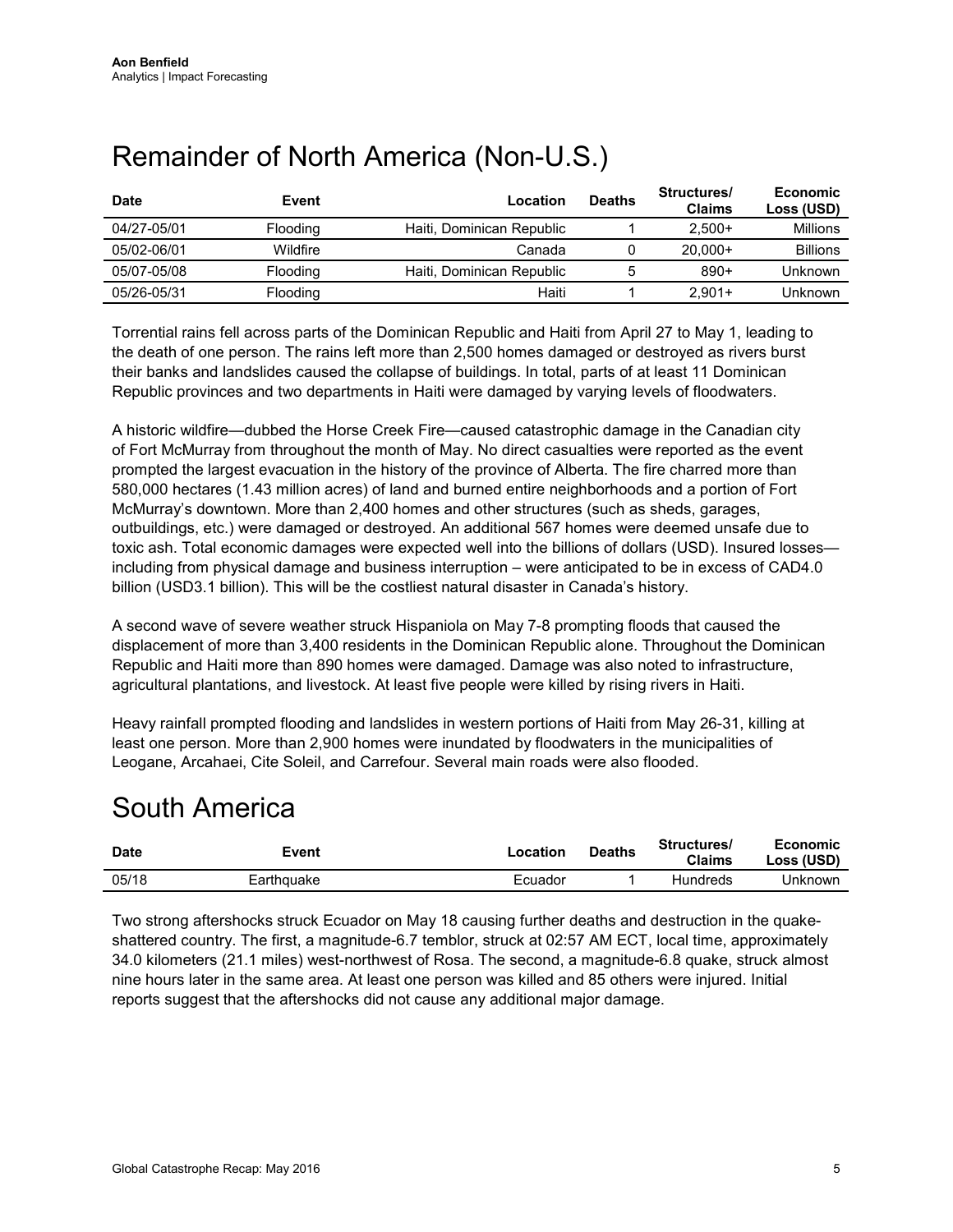# Europe

| <b>Date</b> | Event    | $\overline{\phantom{a}}$ $\overline{\phantom{a}}$ $\overline{\phantom{a}}$ $\overline{\phantom{a}}$ | <b>Deaths</b> | Structures/<br>Claims | Economic<br>Loss (USD) |
|-------------|----------|-----------------------------------------------------------------------------------------------------|---------------|-----------------------|------------------------|
| 05/26-06/06 | Flooding | Germany, France, Austria, Poland                                                                    |               | 150.000+              | $5.0+$ billion         |

Convective storms and widespread flooding from a storm dubbed "Elvira" swept across parts of northern Europe between late May and early June, killing at least 17 people. The most considerable damage was noted in Germany, France, Austria, Poland and Belgium where floods impacted many major metropolitan regions—including Paris. Several primary rivers (such as the Seine and Loing) burst their banks following record rainfall. Insurance industry associations in France (MAIF) and Germany (GDV) preliminarily estimated combined minimum claims payouts to exceed EUR2.0 billion (USD2.3 billion). As many as 150,000 claims were anticipated in France. Tentative overall economic damage was estimated to approach EUR4.0 billion (USD4.6 billion).

## <span id="page-5-0"></span>Africa

| <b>Date</b> | Event           | Location | <b>Deaths</b> | Structures/<br>Claims | Economic<br>Loss (USD) |
|-------------|-----------------|----------|---------------|-----------------------|------------------------|
| 04/29-05/02 | <b>Flooding</b> | Kenva    | 39            | $2.000+$              | Unknown                |
| 05/07-05/08 | ∟andslide       | Rwanda   | 50            | $500+$                | Unknown                |
| 05/09       | ∟andslide       | Ethiopia | 100           | Unknown.              | Unknown                |

Record rainfall fell across parts of Kenya from April 29 to May 2, leading to at least 39 deaths. Much of the damage was focused in the greater Nairobi region, where local officials reported flash flooding and overflowing rivers. Many of the fatalities resulted from the collapse of the multi-story building. Nationwide, more than 2,000 homes were damaged or destroyed as several rivers (including the Kolotum and Mutoine) swelled over their banks.

Heavy rainfall in northern portions of Rwanda on May 7-8 triggered several landslides that claimed 50 lives and destroyed 500 homes. Gakenke district in the country's Northern Province was particularly badly affected as one landslide there claimed 34 lives and destroyed more than 500 homes. Further fatalities were reported in Southern and Western provinces. At least three major roads were also affected.

<span id="page-5-1"></span>Torrential rainfall in southern Ethiopia on May 9 prompted widespread landslides and flash flooding that claimed at least 100 lives. Worst affected was Wolaita (Wolayita) zone where landslides claimed a total of 41 victims. A further nine individuals died and more than 1,000 heads of livestock were killed by floodwaters in Bale zone.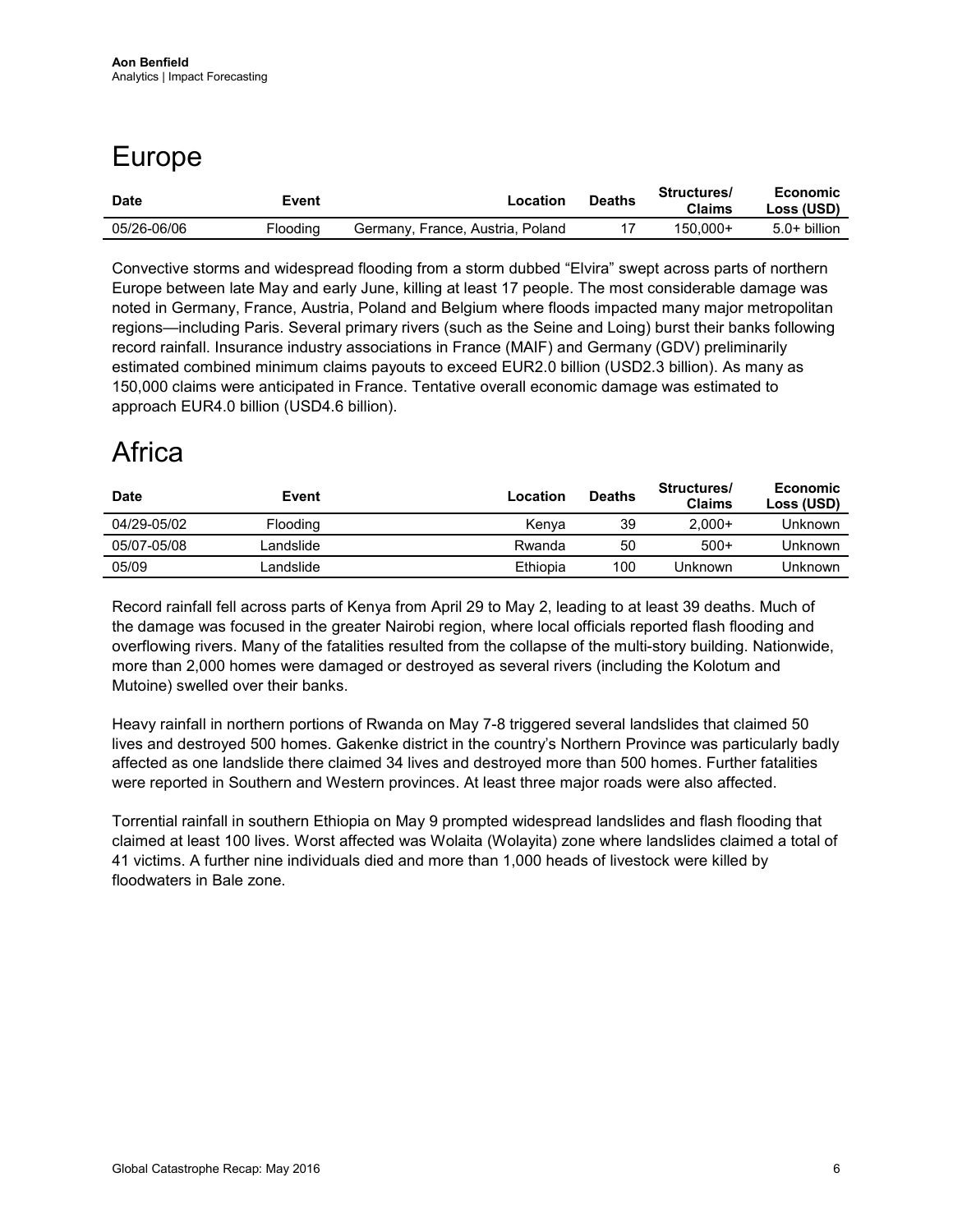## Asia

| <b>Date</b> | <b>Event</b>          | Location                                     | <b>Deaths</b> | Structures/<br><b>Claims</b> | <b>Economic</b><br>Loss (USD) |
|-------------|-----------------------|----------------------------------------------|---------------|------------------------------|-------------------------------|
| 02/01-05/02 | Wildfires             | India, Nepal                                 | 18            | Unknown                      | <b>Unknown</b>                |
| 04/28-05/03 | Flooding              | China                                        | 3             | $6,000+$                     | 31+ million                   |
| 04/29-05/03 | Severe Weather        | Myanmar                                      | 18            | $17.584+$                    | $2.6+$ million                |
| 05/01-05/05 | Severe Weather        | China                                        | 4             | $31,500+$                    | 115+ million                  |
| 05/04-05/11 | Flooding              | China                                        | 66            | 79,200+                      | 820+ million                  |
| 05/09-05/12 | Flooding              | Tajikistan, Afghanistan                      | 10            | $2,550+$                     | <b>Unknown</b>                |
| 05/12-05/14 | Severe Weather        | Bangladesh, India, Myanmar                   | 67            | Unknown                      | <b>Unknown</b>                |
| 05/13-05/16 | Flooding              | China                                        | 0             | 2,900                        | 200+ million                  |
| 05/14-05/15 | Severe Weather        | China                                        | 1             | 1,300                        | 93+ million                   |
| 05/14-05/21 | CY Roanu              | Sri Lanka, India, Bangladesh, Myanmar, China | 135           | 125,000+                     | $1.7+$ billion                |
| 05/18-05/21 | Flooding              | China                                        | 12            | $14,700+$                    | 447+ million                  |
| 05/19       | Severe Weather        | China                                        | $\mathbf{0}$  | Unknown                      | 91+ million                   |
| 05/22       | Landslide             | India                                        | 10            | Unknown                      | <b>Unknown</b>                |
| 05/22       | Landslide             | Yemen                                        | 20            | Unknown                      | Unknown                       |
| 05/22       | Earthquake            | China                                        | 0             | 46,166+                      | Unknown                       |
| 05/22-05/23 | <b>Winter Weather</b> | China                                        | $\mathbf{0}$  | Unknown                      | 61+ million                   |
| 05/21-05/29 | Flooding              | China                                        | 17            | <b>Hundreds</b>              | 69+ million                   |
| 05/24-05/30 | Severe Weather        | China                                        | 0             | $5,000+$                     | 354+ million                  |

The combination of well above normal temperatures and a lack of rainfall led to worsening forest fires across parts of northern India and Nepal during the first week of May. At least 18 people died (11 in Nepal; 7 in India) since the fires began in February. Some of the worst impacts occurred in the Indian state of Uttarakhand, where local officials note that more than 2,000 hectares (4,900 acres) of forestry burned. In Nepal, more than 280,000 hectares (692,000 acres) of land was charred.

Heavy rain swept across several Chinese provinces from April 28 to May 3, causing widespread flood and landslide damage. The Ministry of Civil Affairs (MCA) cited that the greatest impacts were found in parts of Xinjiang, Jiangxi, Hubei, Guangdong, and Chongqing provinces as more than 6,000 homes were damaged or destroyed. Thousands of hectares (acres) of cropland were additionally submerged by floodwaters. Total economic losses were listed at CNY203 million (USD31 million).

Strong thunderstorms spawned major damage across northern Myanmar from April 29 to May 3, killing at least 18 people and injuring 24 others. Among the hardest-hit areas came in the city of Mandalay where high winds ripped off roofs and toppled trees in nearly every township. Local government officials cited that at least 17,584 homes and structures had been damaged or destroyed, which included schools and monasteries. Total economic damage to homes was listed at MMK3.13 billion (USD2.6 million).

Periods of severe weather brought high winds, large hail and flash flooding across 15 separate Chinese provinces from May 1-5, killing at least four people and injuring dozens of others. A combined 31,500 homes were damaged or destroyed, with much of the damage noted in Liaoning province. The inclement weather downed trees and power lines, while also ripping roofs off of homes and other structures. The heavy rain and hail left thousands of hectares (acres) of cropland damaged as well. Total economic losses were listed at CNY740 million (USD115 million).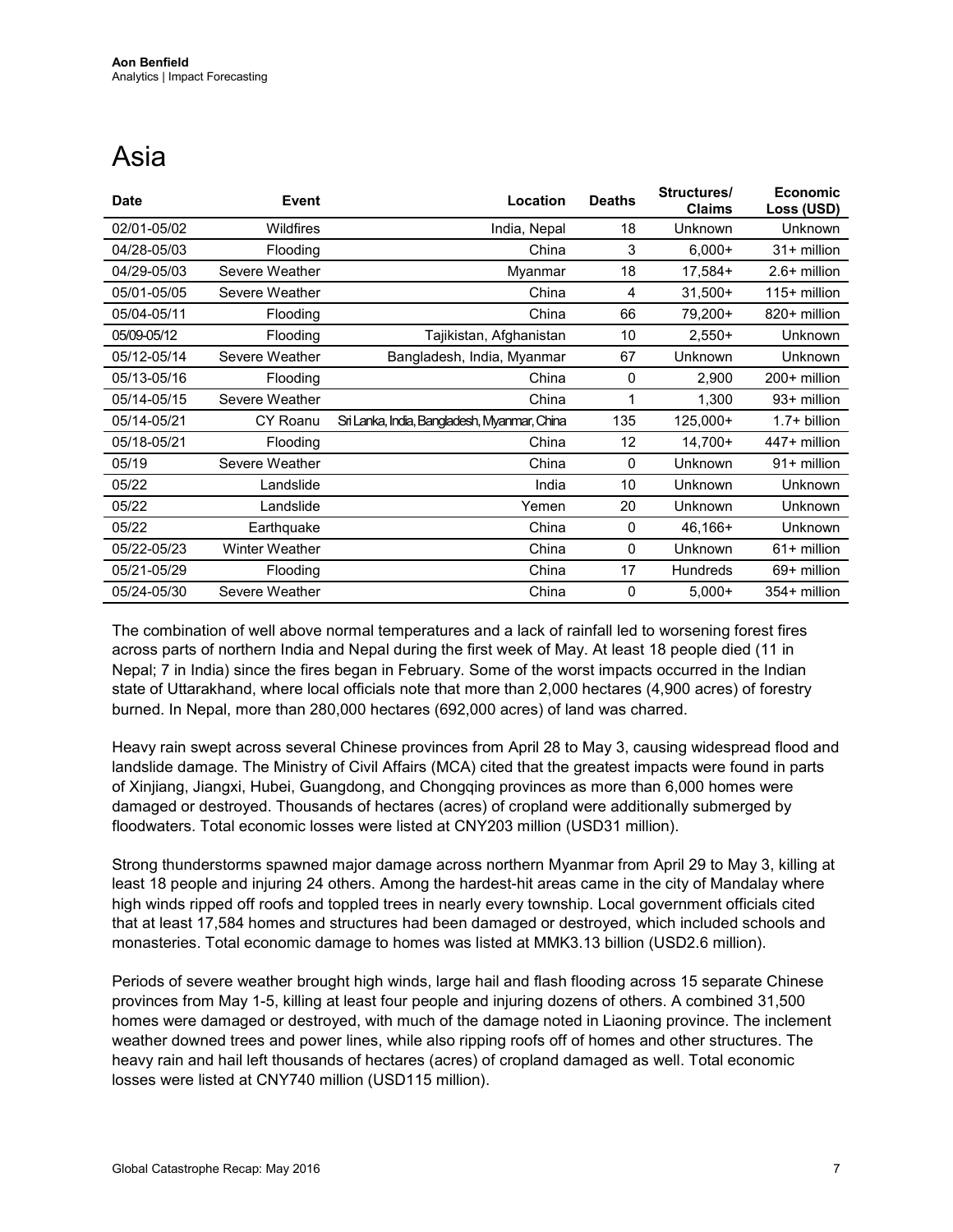An extended stretch of heavy rainfall prompted flooding and landslides across southern China from May 4-11, killing at least 66 people and injuring dozens of others. Ten provinces were impacted, with Fujian, Guangxi and Guangdong among the hardest-hit. The MCA reported that 79,200 homes were damaged or destroyed in addition to 268,000 hectares (662,000 acres) of cropland. Total economic losses were listed at CNY5.33 billion (USD820 million).

Lightning strikes claimed almost 70 victims in Bangladesh, India, and Myanmar from May 12-14. The majority of the victims were in Bangladesh (59) where more than 200 people fall victim to lightning strikes every year.

At least ten people died as heavy rains prompted flooding and landslides in Tajikistan and Afghanistan from May 9-12. Four fatalities were reported in northwestern Tajikistan and six were reported in northern Afghanistan. Thousands of residents were evacuated in Tajikistan as a total of 2,550 homes were damaged. Significant damage was also reported to agricultural interests in both countries.

On May 13 through 16, the southern Chinese provinces of Xinjiang, Hunan, and Guizhou endured torrential rainfall that led to numerous incidents of flooding. Seven hundred residents were evacuated and 2,900 homes suffered varying degrees of damage. Some 2,000 hectares (22,300 acres) of crops were destroyed. China's MCA listed combined total economic losses at CNY1.3 billion (USD200 million).

Severe weather affected Yunnan, Jilin, and Heilongjiang provinces in China on May 14-15. At least one person died and thousands of others were affected. A total of 1,300 homes were damaged and 1,500 hectares (3,700 acres) of crops were destroyed. Total economic losses were cited by the MCA at CNY611 million (USD93 million).

Moisture associated with a developing Cyclone Roanu brought torrential rainfall to Sri Lanka from May 14-19 before the storm later impacted eastern India, Bangladesh, Myanmar, and China on May 20-21. Widespread flooding and landslides ensued as at least 105 people were killed in Sri Lanka alone. Nearly 125,000 homes and structures were damaged or destroyed across all five countries. Vehicles, infrastructure and agriculture were heavily damaged as well after numerous rivers burst their banks. The Sri Lankan government estimated reconstruction costs at up to LKR250 billion (USD1.7 billion). Insured losses were substantially less given low insurance penetration.

Southern portions of China's Yangtze River basin were inundated by torrential rainfall from May 18-21 as the Mei-Yu front anchored itself over the region. Sichuan, Guizhou, Guangxi Zhuang, Hunan, Jiangxi, Guangdong, and Fujian provinces were all impacted and it was reported that a dozen individuals died. Almost 1.3 million people were evacuated. More than 11,800 homes were damaged and a further 2,900 were destroyed. More than 15,450 hectares (38,180 acres) of crops were destroyed. China's MCA reported that economic losses were CNY2.9 billion (USD447 million).

A severe weather outbreak in northern China affected agricultural interests in Gansu and Ningxia Hua provinces. Hail-producing thunderstorms pounded the area on May 19 destroying 2,500 hectares (6,200 acres) of crops causing economic losses of CNY600 million (USD91 million) according to the MCA.

A landslide in Uttarakhand state, India, claimed 10 lives when it struck on May 22. The slide struck at approximately 01:00 AM IST local time (19:30 UTC, May 21) following powerful thunderstorms in the region killing 10 people and injuring five others.

Twenty people were killed after a landslide struck southern Yemen's Al-Lassbah village on May 22.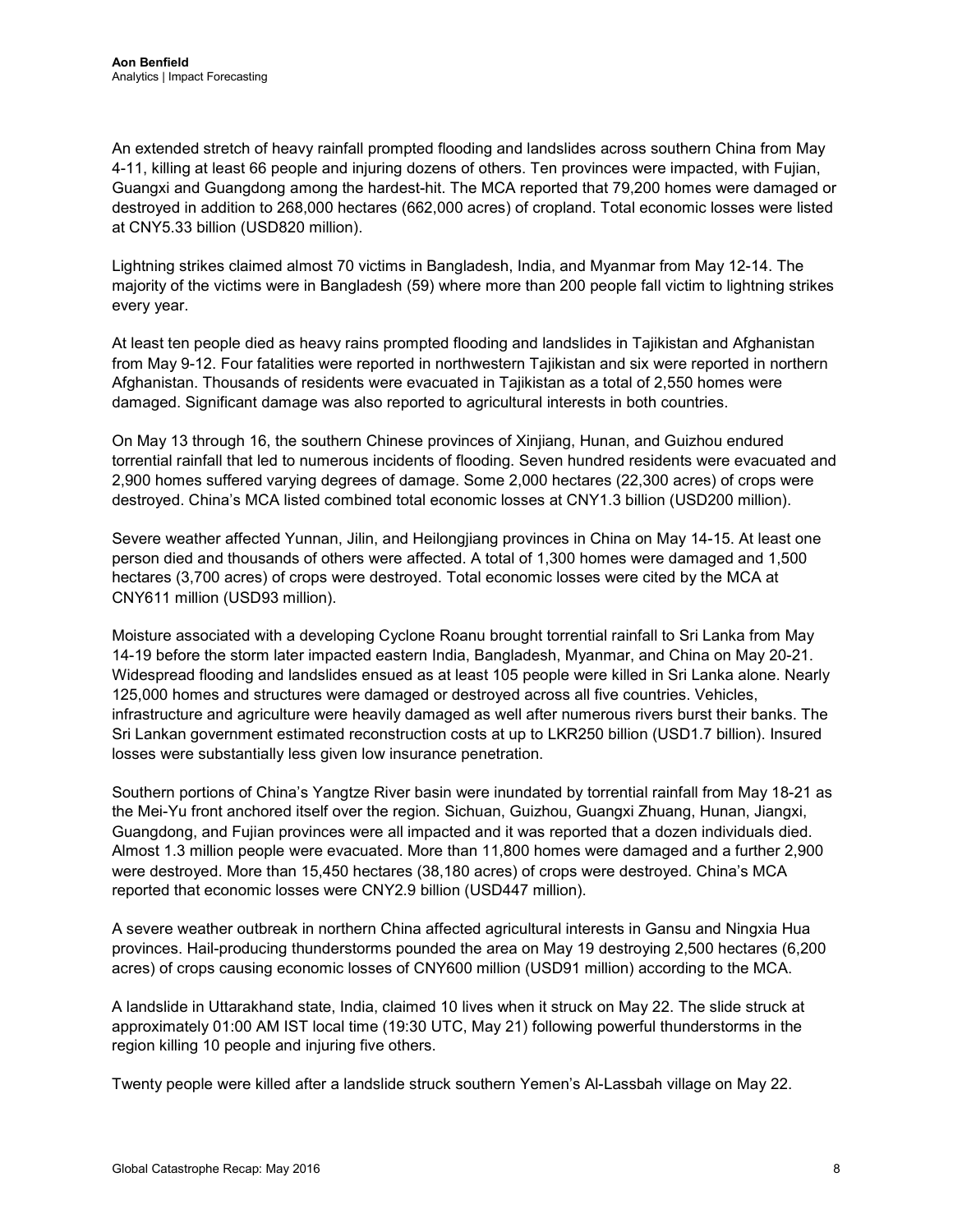A USGS-registered magnitude-4.8 earthquake struck China's Liaoning province on May 22. There were no casualties reported, though 46,166 poorly constructed homes sustained damage.

Sub-zero temperatures in China's Gansu province damaged 1.8 million hectares (4.4 million acres) of crops causing economic losses of CNY400 million (USD61 million) according to the MCA.

Heavy seasonal rains brought flooding to parts of China's Sichuan, Yunnan, Guizhou, Hunan, Hubei, Anhui, and Zhejiang provinces from May 21-29. At least 17 people were killed. The floods and landslides caused considerable damage to agriculture and the transportation infrastructure. Total economic losses were listed at CNY454 million (USD69 million).

Periods of severe thunderstorms impacted several Chinese provincial regions from May 24-30. No serious injuries or fatalities were reported. The inclement weather left hail and wind damage in Xinjiang, Inner Mongolia, and Heilongjiang. The MCA reported that total combined economic losses were CNY2.33 billion (USD354 million) – almost entirely to agriculture.

## <span id="page-8-0"></span>Oceania (Australia, New Zealand, South Pacific Islands)

| <b>Date</b> | Event | ∟ocation | <b>Deaths</b> | Structures/<br><b>Claims</b> | Economic<br>Loss (USD) |
|-------------|-------|----------|---------------|------------------------------|------------------------|
|             |       |          |               |                              |                        |

No major catastrophe events were recorded in Oceania during the month of May.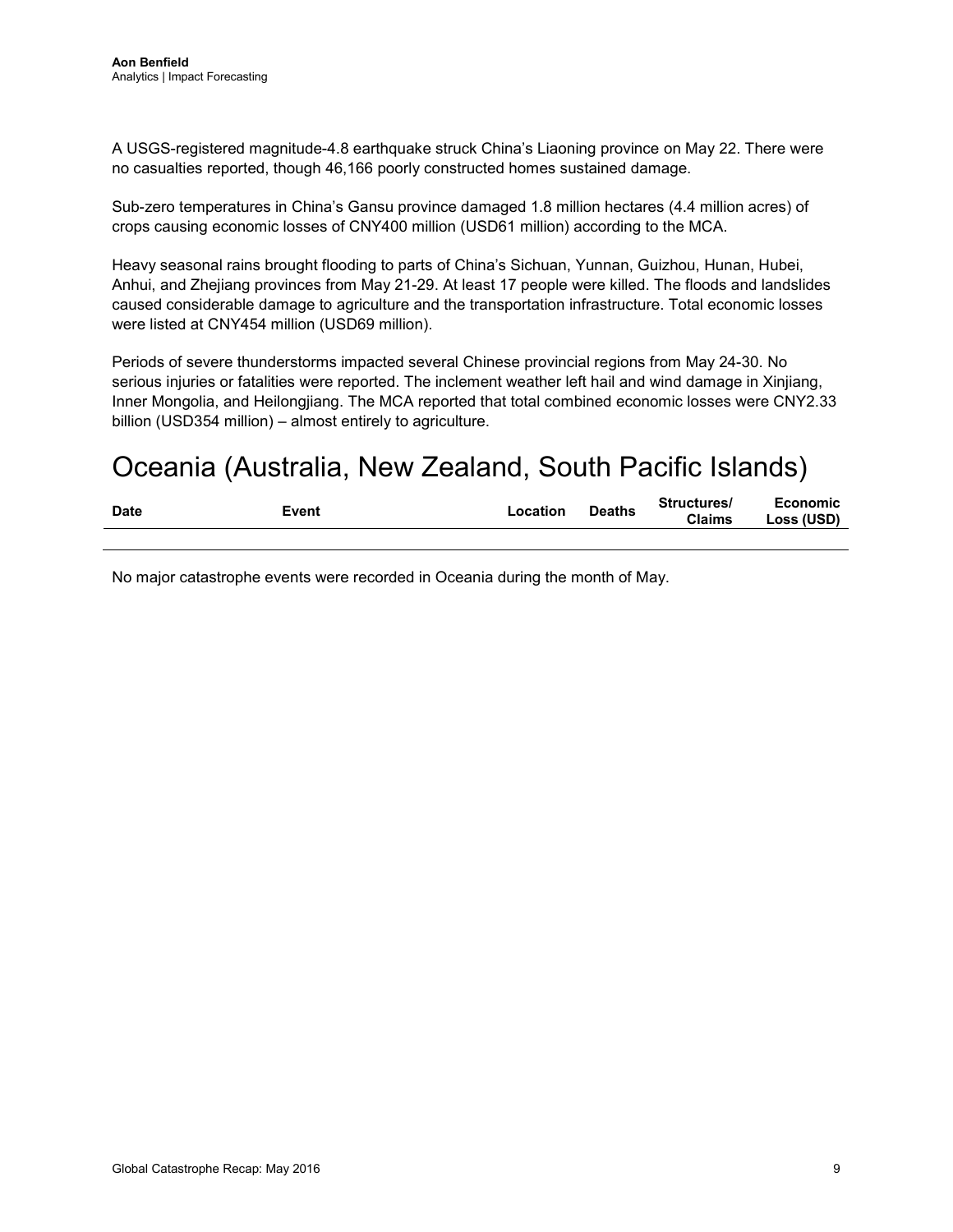# <span id="page-9-0"></span>Appendix

## Updated 2016 Data: January-April

#### United States

| <b>Date</b> | <b>Event</b>          | Location                                 | <b>Deaths</b>    | Structures/<br><b>Claims</b> | Economic<br>Loss (USD) |
|-------------|-----------------------|------------------------------------------|------------------|------------------------------|------------------------|
| 01/04-01/08 | Flooding              | California                               | 0                | $10,000+$                    | 125+ million           |
| 01/09       | Severe Weather        | Florida                                  | 0                | $200+$                       | $10+$ million          |
| 01/17       | Severe Weather        | Florida                                  | $\overline{2}$   | $200+$                       | 20+ million            |
| 01/21-01/24 | <b>Winter Weather</b> | Mid-Atlantic, Northeast, Southeast       | 58               | 25,000+                      | $2.0+$ billion         |
| 01/24       | Earthquake            | Alaska                                   | 0                | Hundreds                     | Unknown                |
| 01/31-02/01 | Severe Weather        | California                               | $\mathbf 0$      | $12,500+$                    | 175+ million           |
| 02/08-02/09 | <b>Winter Weather</b> | Northeast, Mid-Atlantic                  | $\mathbf 0$      | Hundreds                     | 25+ million            |
| 02/13       | Earthquake            | Oklahoma                                 | $\mathbf 0$      | <b>Hundreds</b>              | <b>Unknown</b>         |
| 02/13-02/16 | <b>Winter Weather</b> | Northeast, Midwest, Southeast            | 6                | $20.000+$                    | 650+ million           |
| 02/19-02/20 | Severe Weather        | Midwest                                  | $\mathbf 0$      | $25,000+$                    | 250+ million           |
| 02/22-02/25 | Severe Weather        | Plains, Midwest, Southeast, Northeast    | 10               | 100,000+                     | $1.2+$ billion         |
| 02/29-03/01 | Severe Weather        | Plains, Southeast                        | $\Omega$         | <b>Hundreds</b>              | <b>Millions</b>        |
| 03/04-03/12 | Severe Weather        | Plains, Southeast, Midwest, West         | 6                | $60.000 +$                   | $1.25 + billion$       |
| 03/13-03/14 | Severe Weather        | Plains, Midwest, Southeast               | $\mathbf 0$      | $10,000+$                    | 175+ million           |
| 03/13-03/15 | Severe Weather        | West, Midwest, Plains                    | 1                | $17,500+$                    | 175+ million           |
| 03/17-03/18 | Severe Weather        | Plains, Southeast                        | $\mathbf 0$      | 115,000+                     | $1.0+$ billion         |
| 03/22-03/25 | Severe Weather        | Rockies, Plains, Southeast, Midwest      | 0                | 150.000+                     | $1.75 + billion$       |
| 03/26-03/27 | Severe Weather        | Midwest, Southeast                       | $\mathbf 0$      | $10.000+$                    | 75+ million            |
| 03/30-04/01 | Severe Weather        | Plains, Southeast, Midwest               | $\mathbf 0$      | $20,000+$                    | 200+ million           |
| 04/02-04/04 | Severe Weather        | Midwest, Mid-Atlantic, Northeast         | $\overline{2}$   | 60,000+                      | 475+ million           |
| 04/06-04/07 | Severe Weather        | Southeast, Midwest                       | $\mathbf 0$      | Thousands                    | <b>Millions</b>        |
| 04/10-04/13 | Severe Weather        | Plains, Southeast                        | 1                | 350,000+                     | $3.75 + billion$       |
| 04/15-04/19 | Flooding              | Plains, Rockies                          | $\boldsymbol{9}$ | $25,000+$                    | $1.0+$ billion         |
| 04/24-04/28 | Severe Weather        | Plains, Midwest, Southeast, Mid-Atlantic | 1                | 110,000+                     | 800+ million           |
| 04/29-05/03 | Severe Weather        | Plains, Midwest, Southeast, Mid-Atlantic | 6                | Thousands                    | 100s of Millions       |

## Remainder of North America (Non-U.S.)

| <b>Date</b> | Event                 | Location | <b>Deaths</b> | Structures/<br>Claims | <b>Economic</b><br>Loss (USD) |
|-------------|-----------------------|----------|---------------|-----------------------|-------------------------------|
| 01/01-02/29 | <b>Drought</b>        | Haiti    |               | Unknown               | 84+ million                   |
| 02/23-02/25 | <b>Winter Weather</b> | Canada   |               | Thousands             | <b>Millions</b>               |
| 02/28       | Flooding              | Haiti    | 5             | $10.000+$             | Unknown                       |
| 03/09-03/10 | Severe Weather        | Canada   |               | Thousands             | <b>Millions</b>               |
| 03/13       | Severe Weather        | Canada   |               | Thousands             | <b>Millions</b>               |
| 03/24-03/25 | <b>Winter Weather</b> | Canada   |               | Thousands             | $100+$ million                |
| 04/23-04/24 | Flooding              | Haiti    | 6             | $4.400+$              | Unknown                       |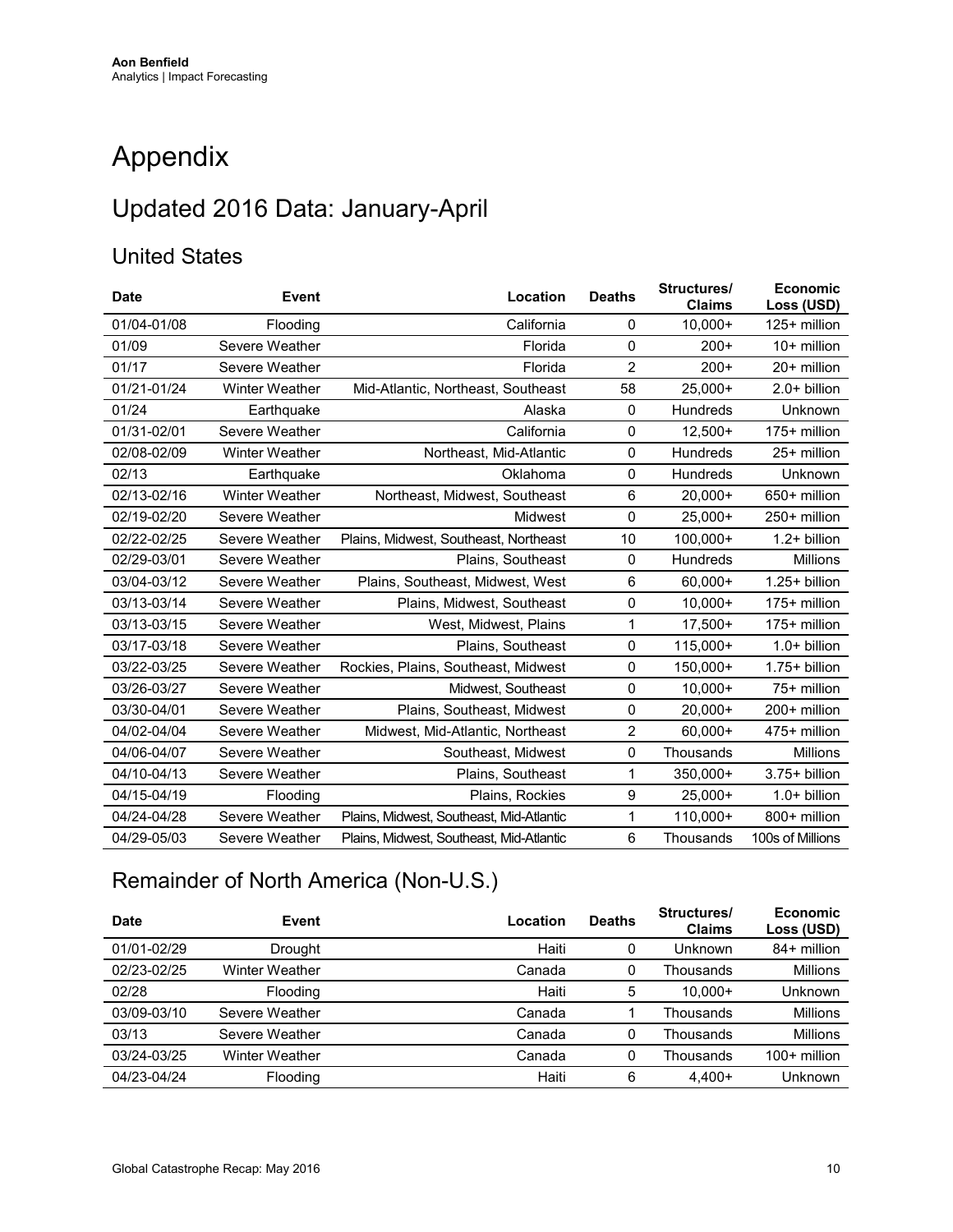#### South America

| <b>Date</b> | Event           | Location           | <b>Deaths</b> | Structures/<br><b>Claims</b> | <b>Economic</b><br>Loss (USD) |
|-------------|-----------------|--------------------|---------------|------------------------------|-------------------------------|
| 01/01-01/25 | <b>Flooding</b> | Ecuador            | 9             | $2.000+$                     | $10+$ million                 |
| 01/09-01/15 | <b>Flooding</b> | Brazil             | 3             | $25.000+$                    | $100+$ million                |
| 02/20-02/25 | <b>Flooding</b> | Peru               |               | $2.000+$                     | <b>Millions</b>               |
| 03/10-03/11 | <b>Flooding</b> | Brazil             | 30            | $5.000+$                     | $100+$ million                |
| 04/10-04/14 | Flooding        | Argentina, Uruguay | 0             | $7.500+$                     | $1.3+$ billion                |
| 04/15-04/18 | <b>Flooding</b> | Chile              | 12            | $5.000+$                     | $100+$ million                |
| 04/15-04/25 | Severe Weather  | Uruguay            | 10            | $5.000+$                     | 25+ million                   |
| 04/16       | Earthquake      | Ecuador            | 660           | $10.000+$                    | $3.0+$ billion                |

#### Europe

| <b>Date</b> | Event                 | Location                    | <b>Deaths</b> | Structures/<br><b>Claims</b> | <b>Economic</b><br>Loss (USD) |
|-------------|-----------------------|-----------------------------|---------------|------------------------------|-------------------------------|
| 01/01-01/08 | <b>Winter Weather</b> | Central & Northern Europe   | 21            | Unknown                      | <b>Unknown</b>                |
| 01/12-01/14 | <b>Winter Weather</b> | Central & Northern Europe   | 3             | <b>Hundreds</b>              | <b>Millions</b>               |
| 01/25       | Earthquake            | Spain, Morocco              |               | <b>Hundreds</b>              | $13+$ million                 |
| 01/29-01/30 | WS Marita             | UK, Scandinavia             | 0             | Thousands                    | 275+ million                  |
| 02/01-02/02 | <b>WS Norkys</b>      | United Kingdom              | 0             | Thousands                    | 75+ million                   |
| 02/08       | <b>WS Ruzica</b>      | UK, France, Scandinavia     | 0             | Thousands                    | 275+ million                  |
| 02/27-02/28 | Severe Weather        | Italy                       | 6             | Thousands                    | Millions                      |
| 03/06-03/08 | Flooding              | Serbia, Croatia, Montenegro | 0             | $2.000+$                     | $100+$ million                |
| 03/09-03/10 | <b>Flooding</b>       | United Kingdom              | 0             | $1.000+$                     | Millions                      |
| 03/27-03/29 | WS Jeanne             | UK, Scandinavia             |               | Thousands                    | 300+ million                  |
| 04/08-04/15 | Flooding              | Saudi Arabia, Yemen, Oman   | 47            | Thousands                    | Millions                      |
| 04/16-04/22 | Flooding              | Russia                      | 0             | $8.000 +$                    | <b>Millions</b>               |

## Africa

| Date        | <b>Event</b> | Location        | <b>Deaths</b> | Structures/<br><b>Claims</b> | <b>Economic</b><br>Loss (USD) |
|-------------|--------------|-----------------|---------------|------------------------------|-------------------------------|
| 01/01-01/10 | Heatwave     | South Africa    | 11            | Unknown                      | <b>Unknown</b>                |
| 01/01-03/01 | Drought      | South Africa    | 0             | Unknown                      | 250+ million                  |
| 01/01-02/01 | Flooding     | Burundi         | 52            | $5,100+$                     | $13+$ million                 |
| 01/01-03/01 | Drought      | Zimbabwe        | 0             | Unknown                      | $1.6+$ billion                |
| 02/29       | Flooding     | Angola          | 54            | Thousands                    | <b>Unknown</b>                |
| 03/06-03/09 | Flooding     | Angola          | 6             | $551+$                       | <b>Unknown</b>                |
| 03/10       | Flooding     | Kenya           | 3             | $1.000+$                     | <b>Unknown</b>                |
| 04/02-04/07 | Flooding     | Ethiopia        | 28            | $1.000+$                     | <b>Unknown</b>                |
| 04/06-04/11 | Flooding     | Somalia, Malawi | 19            | $10,000+$                    | <b>Millions</b>               |
| 04/13-04/17 | Flooding     | Uganda          | 0             | $5.000+$                     | $2.7+$ million                |
| 04/16-04/22 | Flooding     | Angola          | 19            | $2.500+$                     | <b>Unknown</b>                |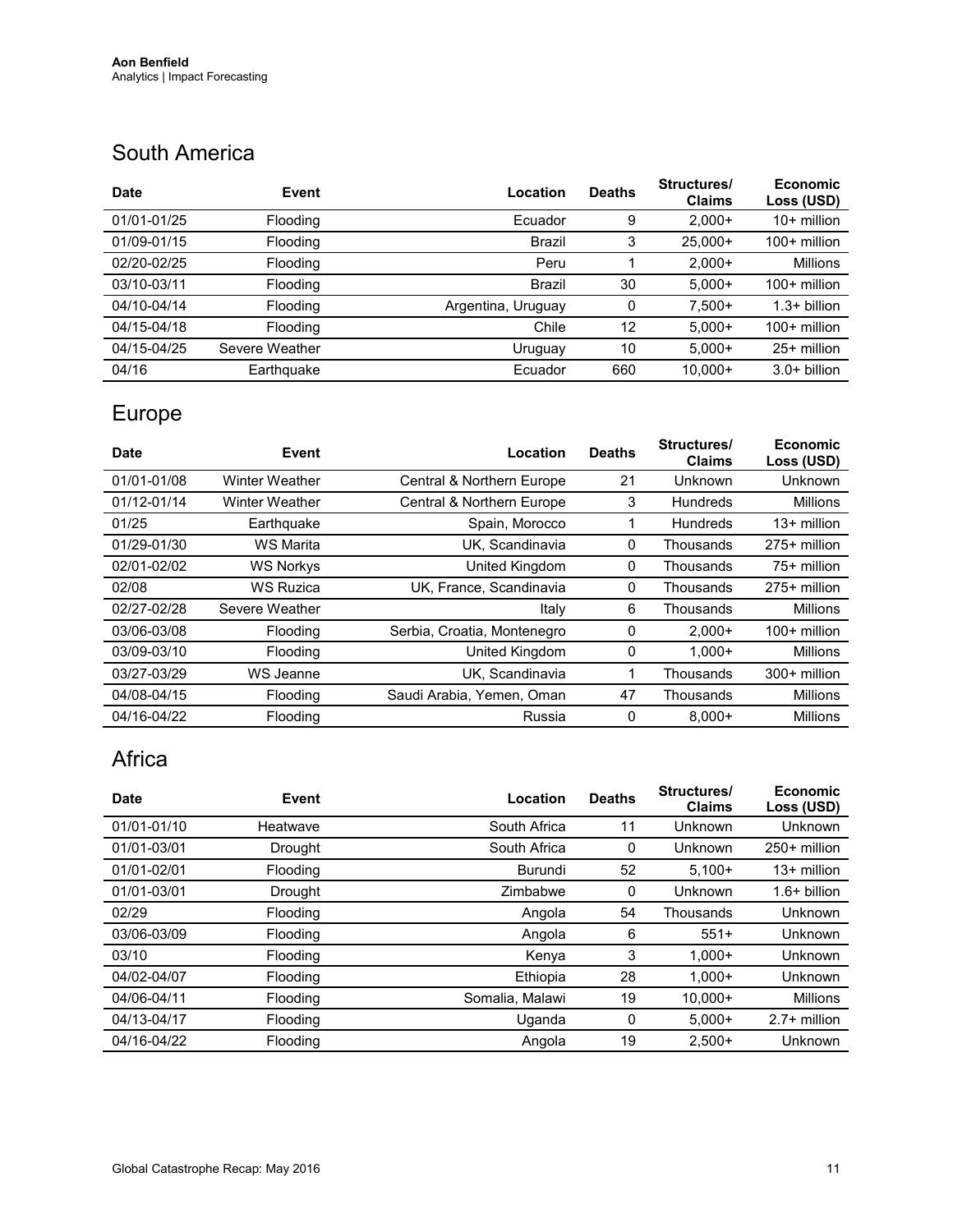#### Asia

| <b>Date</b>   | <b>Event</b>   | Location                              | <b>Deaths</b>  | Structures/<br><b>Claims</b> | <b>Economic</b><br>Loss (USD) |
|---------------|----------------|---------------------------------------|----------------|------------------------------|-------------------------------|
| 01/01-06/01   | Drought        | India                                 | $\mathsf 0$    | Unknown                      | 5.0+ billion                  |
| 01/01-06/01   | Drought        | Vietnam                               | $\mathbf 0$    | Unknown                      | 6.7+ billion                  |
| 01/01-06/01   | Drought        | Thailand                              | $\mathbf{0}$   | Unknown                      | 285+ million                  |
| 01/03         | Earthquake     | India                                 | 22             | $1,000+$                     | 75+ million                   |
| 01/21         | Earthquake     | China                                 | 0              | $2,200+$                     | 15+ million                   |
| 01/20-01/26   | Winter Weather | China, Taiwan, Korea, Japan, Thailand | 116            | $25,000+$                    | 2.0+ billion                  |
| 01/26-01/29   | Flooding       | China                                 | 11             | $1,000+$                     | 20+ million                   |
| 02/03         | Winter Weather | India                                 | 10             | Unknown                      | Unknown                       |
| 02/05-02/09   | Flooding       | Indonesia                             | $6\phantom{1}$ | $4,000+$                     | <b>Millions</b>               |
| 02/06         | Earthquake     | Taiwan                                | 117            | Thousands                    | 750+ million                  |
| 02/18-02/19   | Severe Weather | China                                 | 0              | $1,600+$                     | 62+ million                   |
| 02/19-02/24   | Flooding       | Indonesia, Malaysia                   | 1              | $7,200+$                     | Millions                      |
| 02/21-02/26   | Winter Weather | China                                 | 0              | $1,000+$                     | 15+ million                   |
| 03/03-03/09   | Severe Weather | China                                 | $\mathbf 0$    | $4,000+$                     | 315+ million                  |
| 03/07-03/08   | Flooding       | Indonesia                             | 6              | $3,500+$                     | Unknown                       |
| 03/07-03/11   | Winter Weather | China                                 | 0              | $1,000+$                     | 140+ million                  |
| 03/09         | Severe Weather | United Arab Emirates, Oman            | 0              | $10,000+$                    | 500+ million                  |
| 03/09-03/29   | Flooding       | Pakistan                              | 141            | $1,058+$                     | <b>Millions</b>               |
| 03/13         | Flooding       | Indonesia                             | 5              | $5,900+$                     | Unknown                       |
| 03/19-03/22   | Severe Weather | China                                 | 13             | 82,000+                      | 170+ million                  |
| 03/25-03/28   | Severe Weather | China                                 | $\mathsf 0$    | $2,000+$                     | 77+ million                   |
| 03/26-03/29   | Winter Weather | China                                 | $\mathbf 0$    | Unknown                      | 146+ million                  |
| 04/01-04/08   | Flooding       | China                                 | 10             | $30,000+$                    | 45+ million                   |
| 04/01-04/30   | Heatwave       | India                                 | 300            | Unknown                      | Unknown                       |
| 04/02-04/08   | Flooding       | Pakistan, Afghanistan                 | 152            | $5,000+$                     | <b>Millions</b>               |
| 04/10-04/12   | Severe Weather | China                                 | 8              | $22,000+$                    | 130+ million                  |
| 04/13         | Earthquake     | Myanmar, Bangladesh, India            | $\overline{2}$ | Hundreds                     | Unknown                       |
| 04/14 & 04/16 | Earthquake     | Japan                                 | 66             | 70,000+                      | 10+ billion                   |
| 04/16-04/17   | Flooding       | Afghanistan                           | 31             | Unknown                      | Unknown                       |
| 04/20-04/28   | Flooding       | China                                 | 20             | 16,000+                      | 97+ million                   |
| 04/21-04/23   | Severe Weather | Myanmar                               | 8              | $10,000+$                    | <b>Millions</b>               |
| 04/22-04/25   | Flooding       | India                                 | 18             | Thousands                    | 150+ million                  |
| 04/24-04/27   | Severe Weather | China                                 | $\pmb{0}$      | $2,000+$                     | 216+ million                  |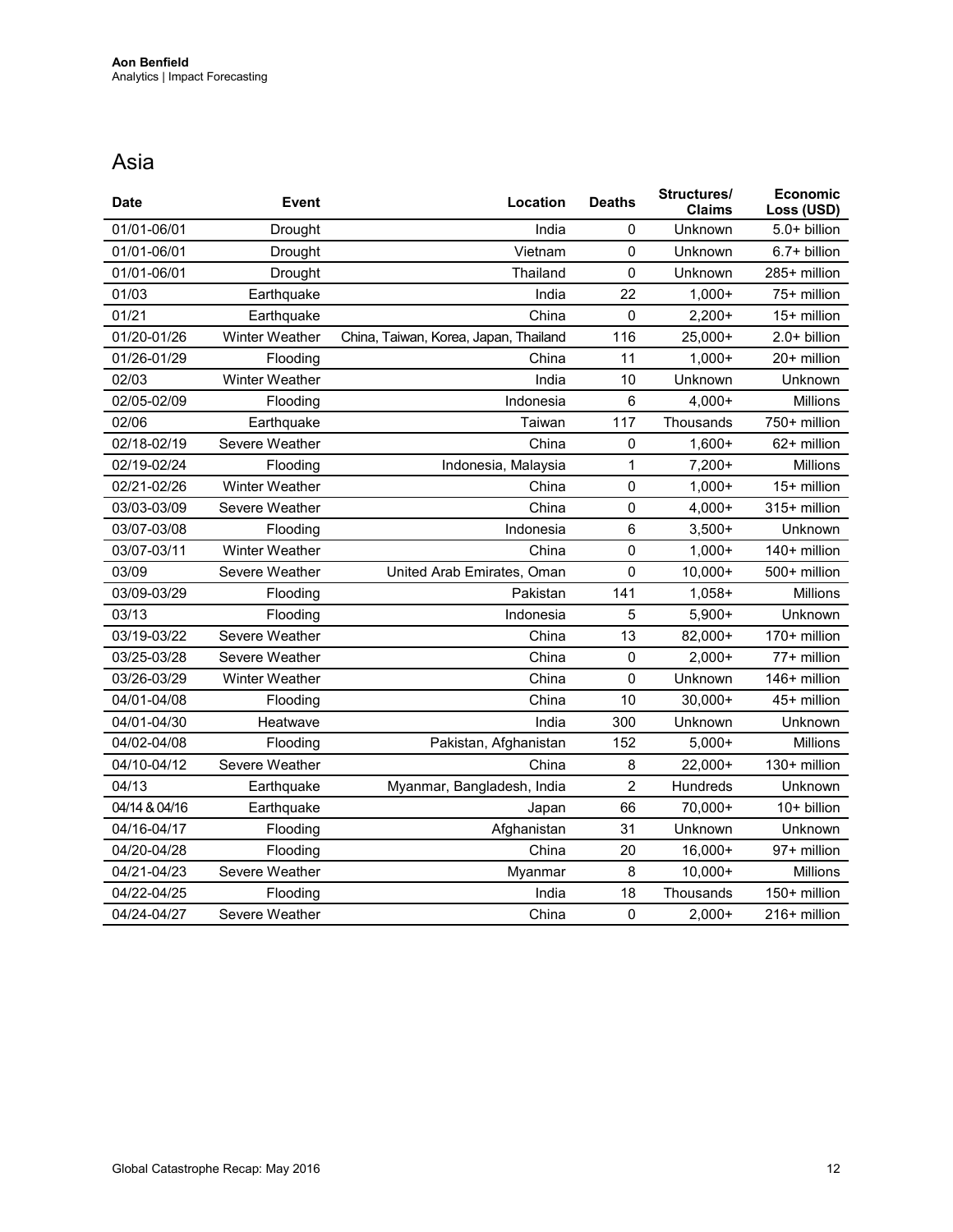| <b>Date</b> | Event           | Location        | <b>Deaths</b> | Structures/<br><b>Claims</b> | <b>Economic</b><br>Loss (USD) |
|-------------|-----------------|-----------------|---------------|------------------------------|-------------------------------|
| 01/03-01/05 | Flooding        | Australia (NSW) |               | <b>Hundreds</b>              | Millions                      |
| 01/06-01/13 | <b>Bushfire</b> | Australia (WA)  | ◠             | $616+$                       | $100+$ million                |
| 01/14       | Severe Weather  | Australia (NSW) |               | <b>Hundreds</b>              | <b>Millions</b>               |
| 02/14       | Earthquake      | New Zealand     |               | $7.165+$                     | Millions+                     |
| 02/16-02/22 | TC Winston      | Fiji, Tonga     | 44            | 46.000+                      | $1.0+$ billion                |
| 03/23-03/24 | Flooding        | New Zealand     |               | <b>Hundreds</b>              | <b>Millions</b>               |
| 04/04-04/07 | CY Zena         | Fiji            | າ             | $1.000+$                     | Millions                      |

#### Oceania (Australia, New Zealand, South Pacific Islands)

#### Additional Report Details

TD = Tropical Depression, TS = Tropical Storm, HU = Hurricane, TY = Typhoon, STY = Super Typhoon, CY = Cyclone

Fatality estimates as reported by public news media sources and official government agencies.

Structures defined as any building – including barns, outbuildings, mobile homes, single or multiple family dwellings, and commercial facilities – that is damaged or destroyed by winds, earthquakes, hail, flood, tornadoes, hurricanes or any other naturaloccurring phenomenon. Claims defined as the number of claims (which could be a combination of homeowners, commercial, auto and others) reported by various public and private insurance entities through press releases or various public media outlets.

Damage estimates are obtained from various public media sources, including news websites, publications from insurance companies, financial institution press releases and official government agencies. Damage estimates are obtained from various public media sources, including news websites, publications from insurance companies, financial institution press releases and official government agencies. Economic loss totals include any available insured loss estimates, which can be found in the corresponding event text.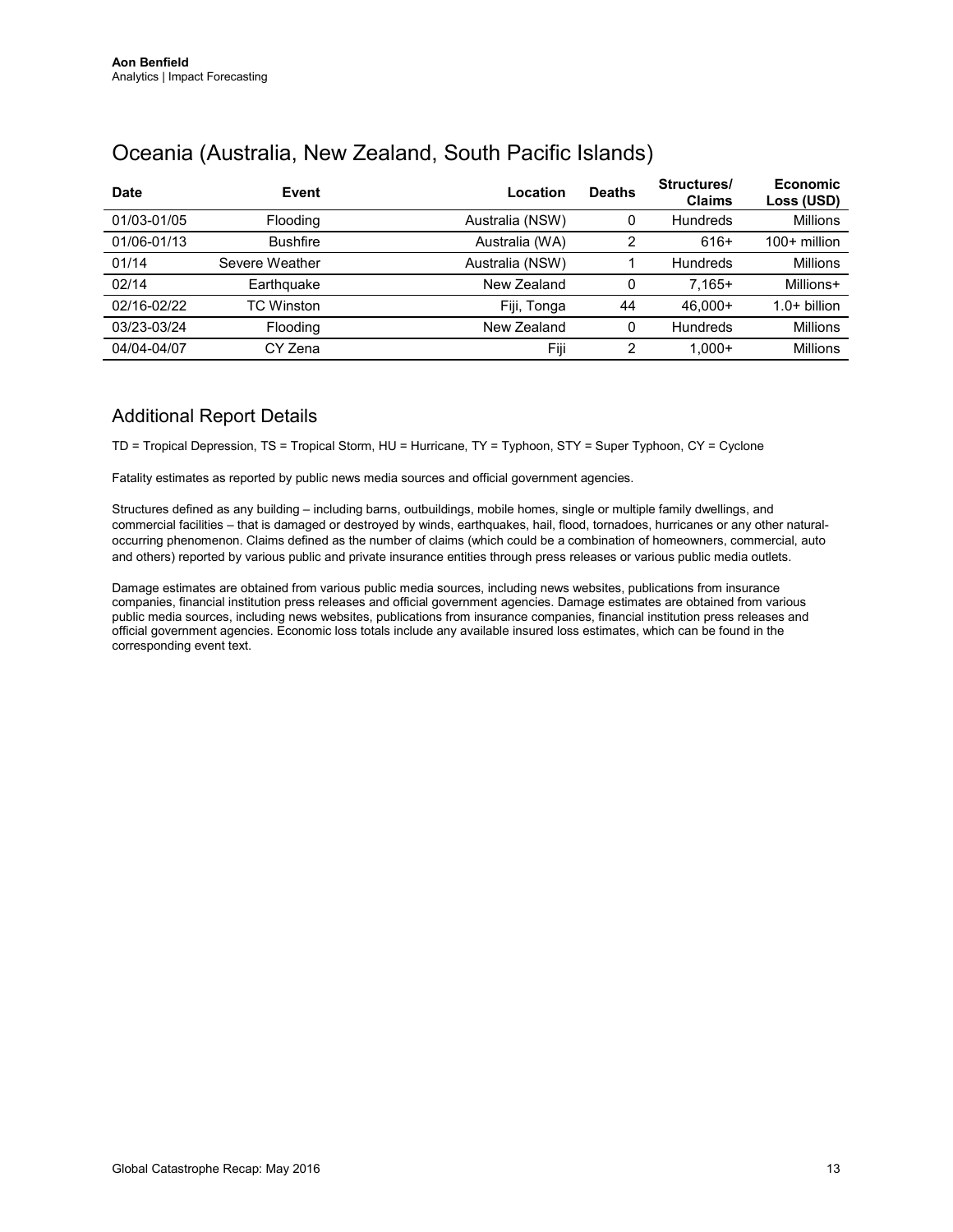## <span id="page-13-0"></span>Contact Information

#### **Adam Podlaha**

Head of Impact Forecasting Aon Benfield Analytics Impact Forecasting +44 (0) 20 7522 3820 [adam.podlaha@aonbenfield.com](mailto:adam.podlaha@aonbenfield.com)

#### **Steve Bowen**

Director / Meteorologist Aon Benfield Analytics Impact Forecasting +1.312.381.5883 [steven.bowen@aonbenfield.com](mailto:steven.bowen@aonbenfield.com)

#### **Claire Darbinyan**

Senior Analyst / Meteorologist Aon Benfield Analytics Impact Forecasting +65.6645.0110 [claire.darbinyan@aonbenfield.com](mailto:claire.darbinyan@aonbenfield.com)